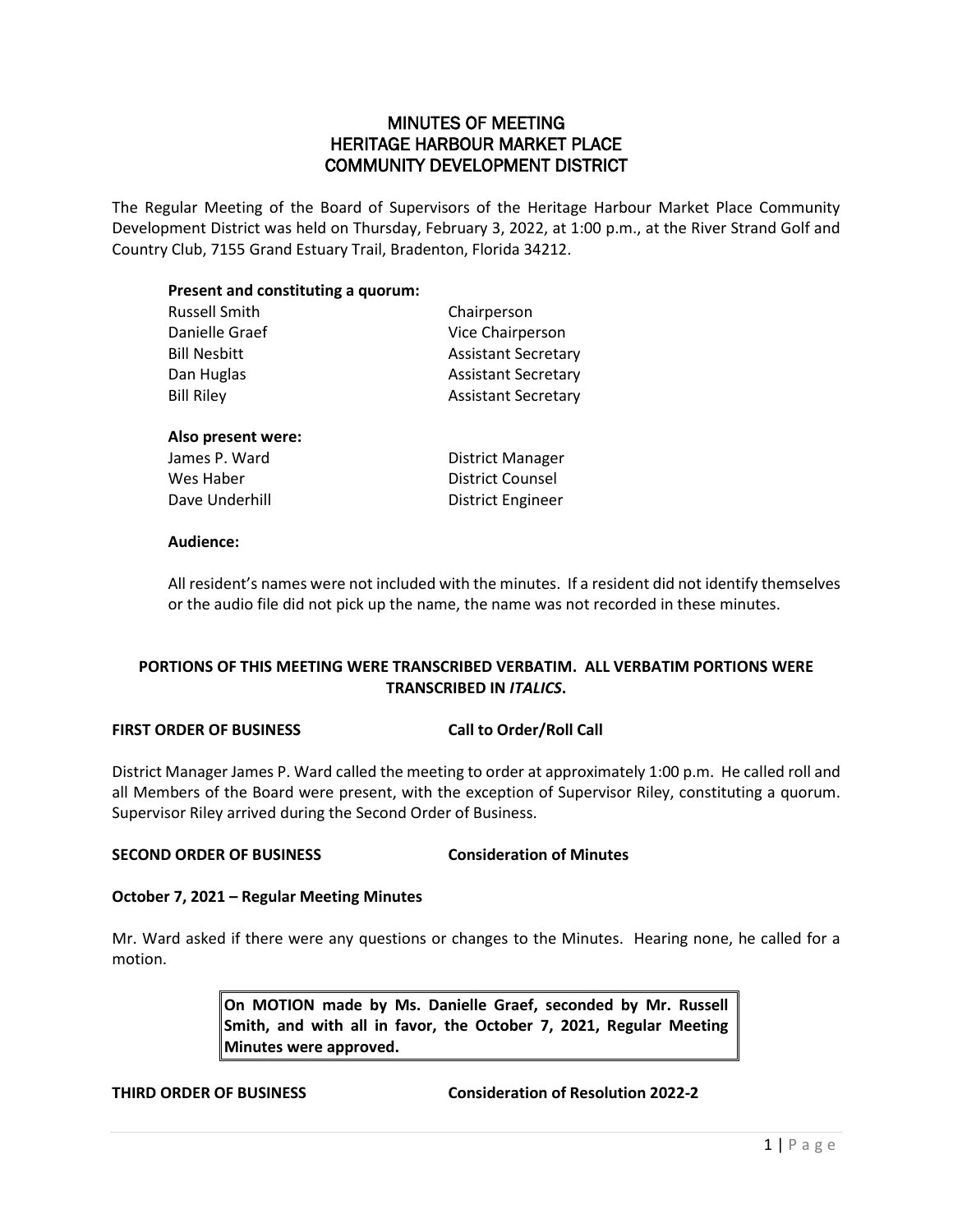**Consideration of Resolution 2022-2, Approving the Proposed Fiscal Year 2023 Budget and setting the Public Hearing on Thursday, April 7, 2022, at 1:00 P.M. at the River Strand Golf & Country Club (Club House), 7155 Grand Estuary Trail, Bradenton, Florida 34212**

*Mr. Ward: The approval of the Budget does not bind the Board to any of the costs or assessment rates contemplated as a result of the preparation of the Budget, it merely allows you to move forward through the process such that by your public hearing date on April 7 you will be asked to adopt the budget and set in place the assessment rates included herein. There are two funds for this District, one is a General Fund which covers essentially the administrative operations of the District and a Debt Service Fund which covers the principal and interest due on your previously issued bonds for this District. The General Fund is the only fund that your assessment rates set by the appropriations of the District.* He reviewed the total expenditures for the current fiscal year noting there was a relatively minor increase in the overall budget. He explained debt service assessments were based only on the principal and interest due for the bonds. He asked if there were any questions; hearing none, he called for a motion.

> **On MOTION made by Ms. Danielle Graef,seconded by Mr. Bill Riley, and with all in favor, Resolution 2022-2 was adopted, and the Chair was authorized to sign.**

#### **FOURTH ORDER OF BUSINESS Staff Reports**

### **Staff Reports**

- **I. District Attorney** No report.
- **II. District Engineer** No report.

#### **III. District Manager**

- **a) State Law Requirements for new Stormwater Reporting**
- **b) Financial Statement for period ending September 30, 2021 (unaudited)**
- **c) Financial Statement for period ending October 31, 2021 (unaudited)**
- **d) Financial Statement for period ending November 30, 2021 (unaudited)**
- **e) Financial Statement for period ending December 31, 2021 (unaudited)**

*Mr. Ward: The only item I have for you today is to advise you of a law which came out in the prior year related to the District's requirement to provide ongoing long term capital costs and operating costs to the State for your stormwater management system. That report is due by June 30 of this year. We have already asked your engineer, Banks Engineering, to begin the process of the preparation of that report for you. I have enclosed in your Agenda the background of the statute itself and some of the requirements. Staff will be working on this and have this ready for inclusion to go to the State by June 30.* He asked if there were any questions; there were none.

**FIFTH ORDER OF BUSINESS Supervisor's Requests and Audience Comments**